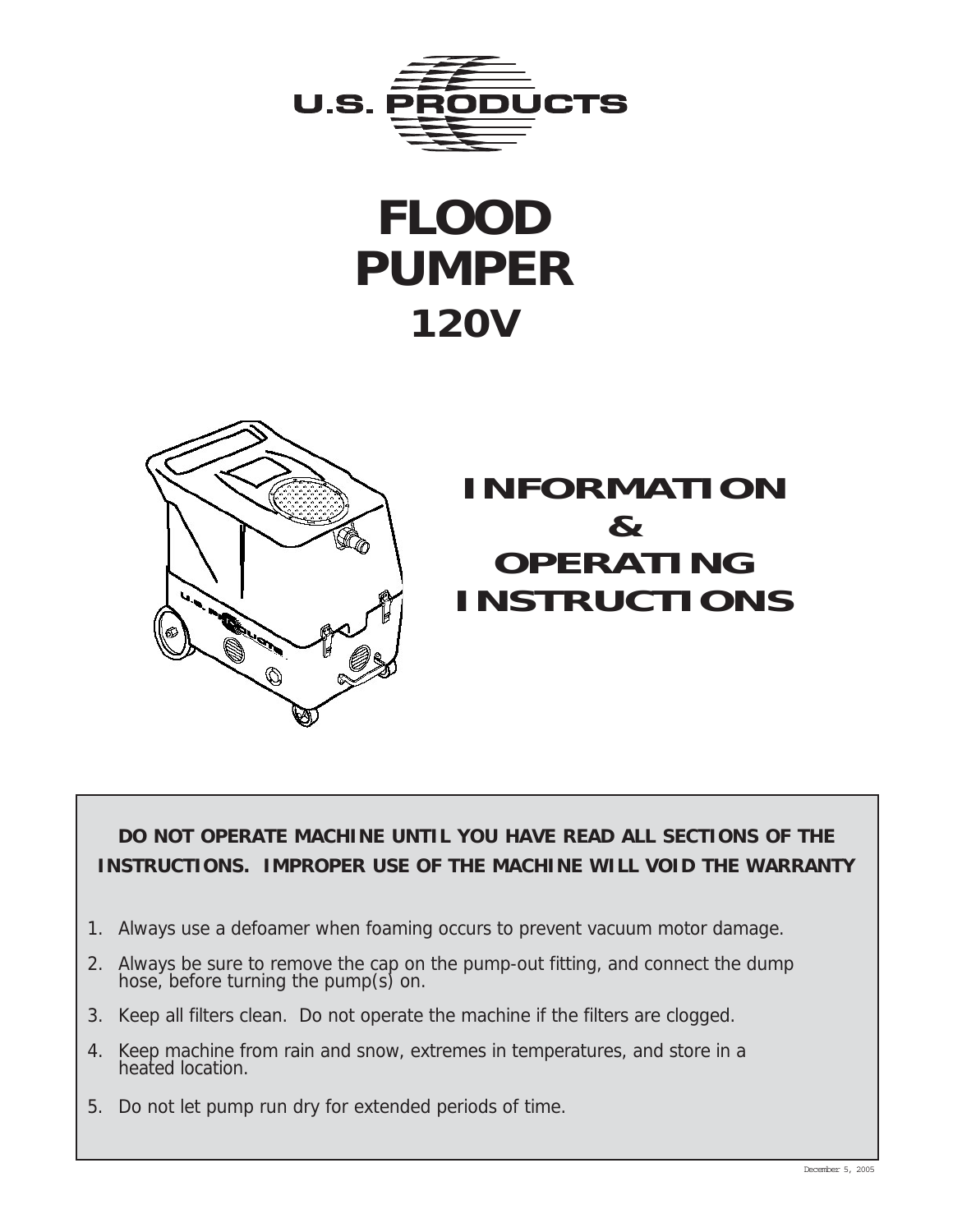## **IMPORTANT SAFETY INSTRUCTIONS**

This machine is only suitable for commercial use, for example in hotels, schools, hospitals, factories, shops and offices other than normal residential housekeeping purposes.

When using any electrical appliance, basic precautions should always be followed, including the following:

**NOTE**: Read all instructions before using this machine.

# **WARNING!**

To reduce the risk of fire, electric shock, or injury:

- **•** Do not leave the machine unattended when it is plugged in. Unplug the unit from the outlet when not in use and before servicing.
- **•** To avoid electric shock, do not expose to rain or snow. Store, and use, indoors.
- **•** Do not allow to be used as a toy. Close attention is necessary when used near children.
- **•** Use only as described in this manual. Use only the manufacturer's recommended attachments.
- **•** Do not use with damaged cord or plug. If the machine is not working as it should, has been dropped, damaged, left outdoors or dropped into water, return it to a service center.
- **•** Do not pull by the cord, use the cord as a handle, close a door on the cord, or pull the cord around sharp edges or corners. Do not run the machine over the cord. Keep the cord away from heated surfaces. To unplug, grasp the plug, not the cord.
- **•** Do not handle the plug, the cord, or the machine with wet hands.
- **•** Extension cords must be 12/3 and no longer than 50 feet. Replace the cord or unplug immediately if the ground prong becomes damaged.
- **•** Do not put any object into openings. Do not use with any opening blocked; keep free of dust, lint, hair, and anything that may reduce air flow.
- **•** Keep loose clothing, hair, fingers, and all parts of body away from openings and moving parts.
- **•** Do not pick up anything that is burning or smoking, such as cigarettes, matches, or hot ashes, or any health endangering dusts. Do not use to pick up flammable or combustible liquids such as gasoline or use in areas where they may be present.
- **•** Turn off all controls before unplugging.
- **•** Connect to a properly grounded outlet only.
- **•** Check hose clamps regularly to make sure they are tight. The pump discharges water at high pressure. If a hose clamp becomes loose, the hose could also come loose, or all off of the hose barb, and leak water into the base compartment
- **•** Liquid flowing from the dump hose may be dangerous as a result of its temperature, pressure, chemical content, or contaminants.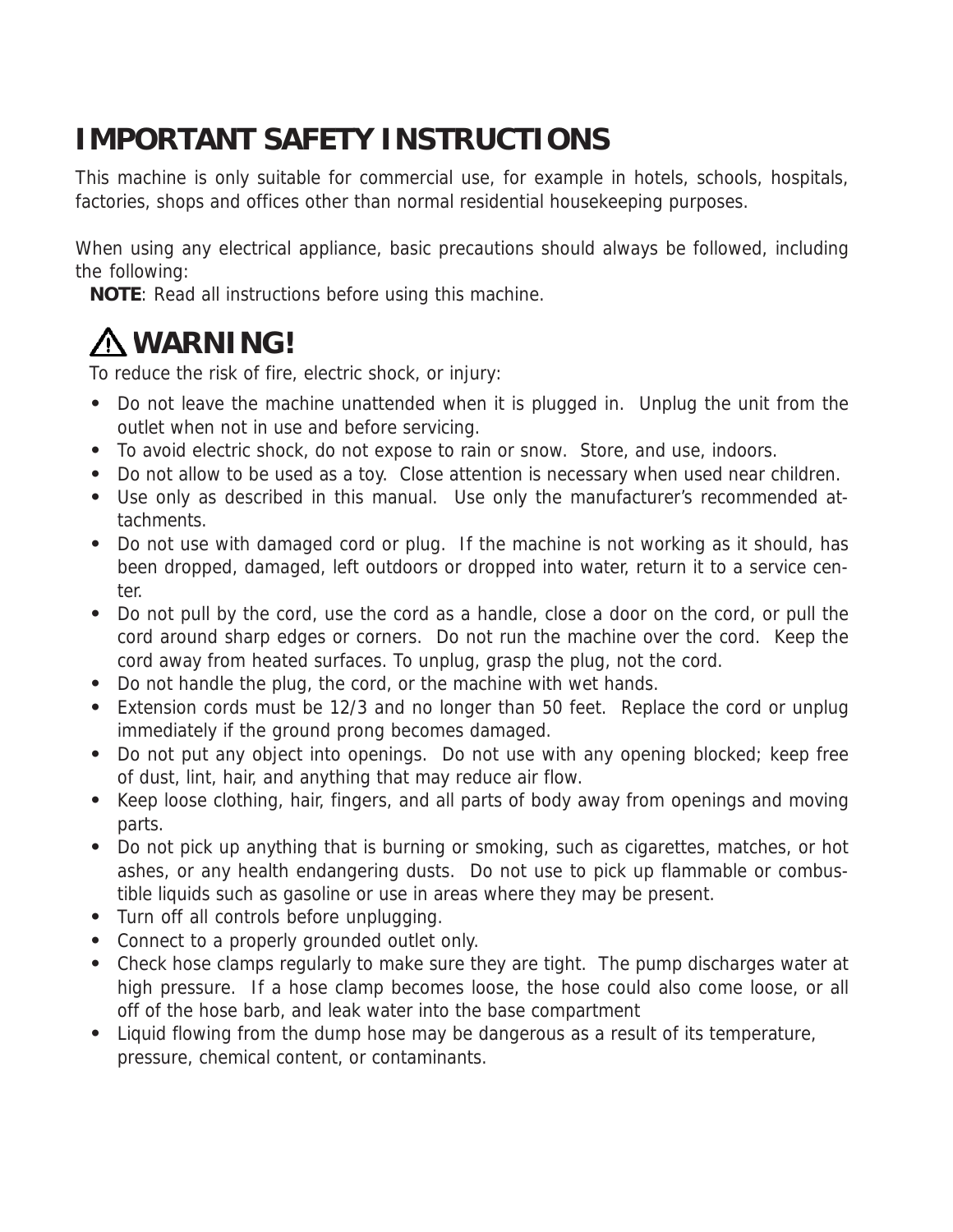#### **INSPECTION:**

Carefully unpack and inspect your FLOOD PUMPER for shipping damage. Each machine is tested and inspected before shipping. Any damage incurred during shipping is the responsibility of the carrier. You should notify the carrier immediately if you notice damage to the box or to the machine or parts.

#### **MAINTENANCE:**

Prior to each job, inspect the recovery tank filters, the in-line filters, the float, and the drain gate to make sure every thing is clean and able to function properly. After each job, remove and clean both the nylon mesh strainer at the vacuum inlet and the stainless steel filters in the bottom of the recovery tank. Unscrew the clear caps off the in-line filters (located under the recovery tank) and clean the screens often. Pump damage may occur if the filters become clogged.

Check hose clamps regularly to make sure they are tight. The pump discharges water at high pressure. If a hose clamp becomes loose, the hose could also come loose, or fall off of the hose barb, and leak water into the base compartment.

Lubricate the wheels, castors, latches, and quick disconnects with an all purpose silicone spray. The vacuums and the pumps do not require any scheduled maintenance; however the vacuum motors may require new brushes after 1000 - 1500 hours. Clean the body with an all purpose detergent, and protect it with an automobile interior polish.

**NOTE:** This machine is only suitable for commercial use, for example in hotels, schools, hospitals, factories, shops and offices other than normal residential housekeeping purposes.

#### **Record the serial number and model of your new Flood Pumper here: (and be sure to**

**mail your warranty card)**

**Serial Number:** \_\_\_\_\_\_\_\_\_\_\_\_\_\_\_\_\_\_ **Model: FLOOD PUMPER**

**Purchase Date:**\_\_\_\_\_\_\_\_\_\_\_\_\_

**Write the name and phone number of the distributor from whom you purchased this**

**\_\_\_\_\_\_\_\_\_\_\_\_\_\_\_\_\_\_\_\_\_\_\_\_\_\_\_\_\_\_\_\_\_\_\_\_\_**

**\_\_\_\_\_\_\_\_\_\_\_\_\_\_\_\_\_\_\_\_\_\_\_\_\_\_\_\_\_\_\_\_\_\_\_\_\_**

**machine: \_\_\_\_\_\_\_\_\_\_\_\_\_\_\_\_\_\_\_\_\_\_\_\_\_\_\_\_\_\_\_\_\_\_\_\_\_**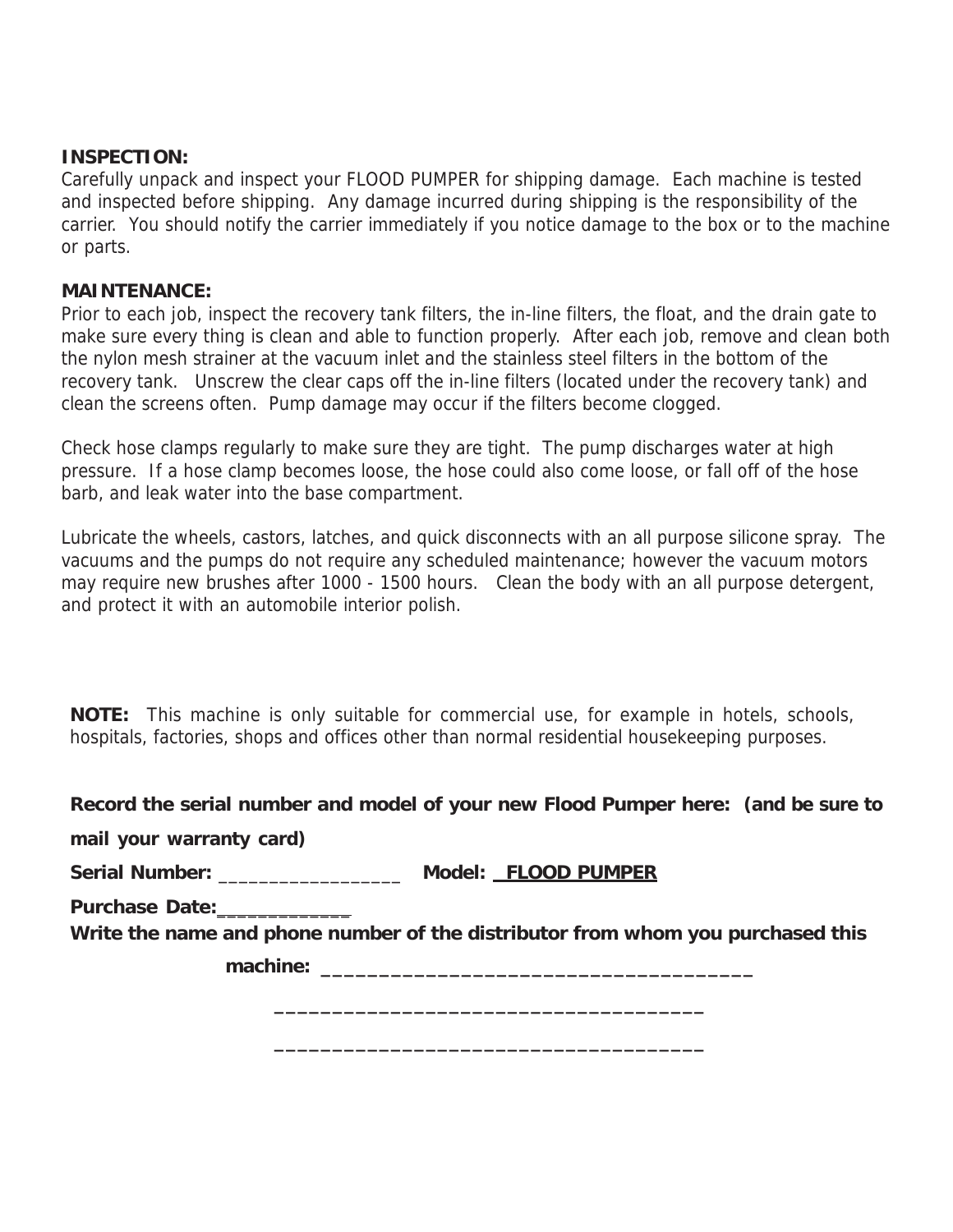#### **SET-UP:**

Connect the vacuum/recovery hose to the vacuum inlet hose barb on the front of the recovery tank. Connect one or two of the dump hoses to the hose fitting on the rear of the machine. Put the lid on the recovery tank. Plug the machine into a grounded outlet.

#### **VACUUM OPERATION:**

A switch is provided for each vacuum motor. The machine can operate with either one or both vacuum motors running. If only one vacuum is needed, use VAC 1; a one-way valve allows VAC 1 to create a suction by preventing air from being pulled through VAC 2, when VAC 2 is not running.

#### **VACUUM SHUT-OFF:**

When the recovery tank is full, the float system will shut off power to the vacuum motor(s) to prevent water from entering the motor(s). The float may not work properly if it is extremely dirty or if there is foam in the tank. Once the tank is emptied sufficiently, the vacuums will come back on automatically.

#### **PUMP OPERATION:**

Always be sure to uncap the pump-out fitting and connect the dump hose before turning the pumps on. Failure to do so may result in blown hoses or loose fittings; water will damage motors and switches. The two diaphram pumps on your Flood Pumper work together. When you turn the pump switch on, both pumps will run, and they will continue to run until you turn them off. Do not let the pumps run dry for extended periods of time.

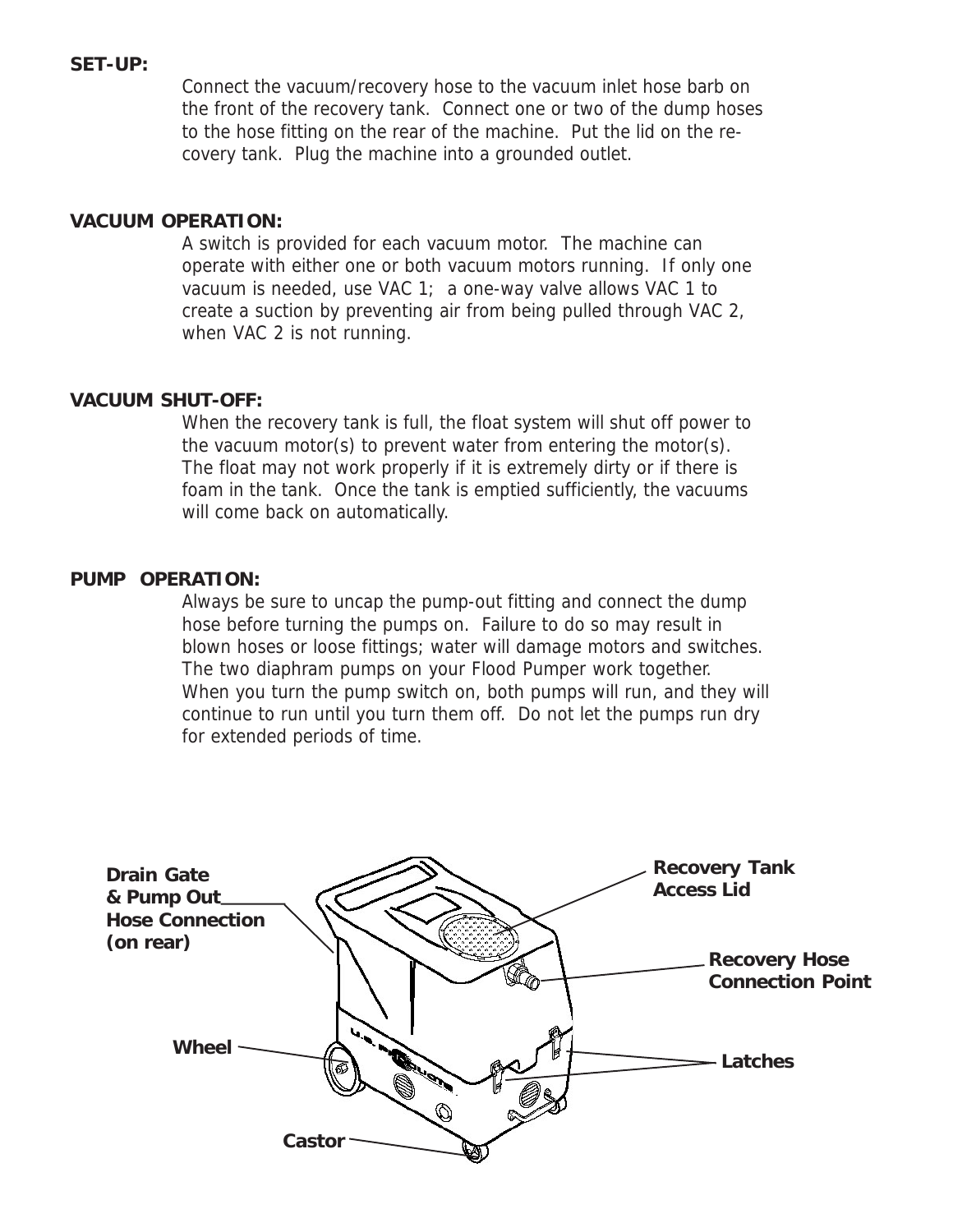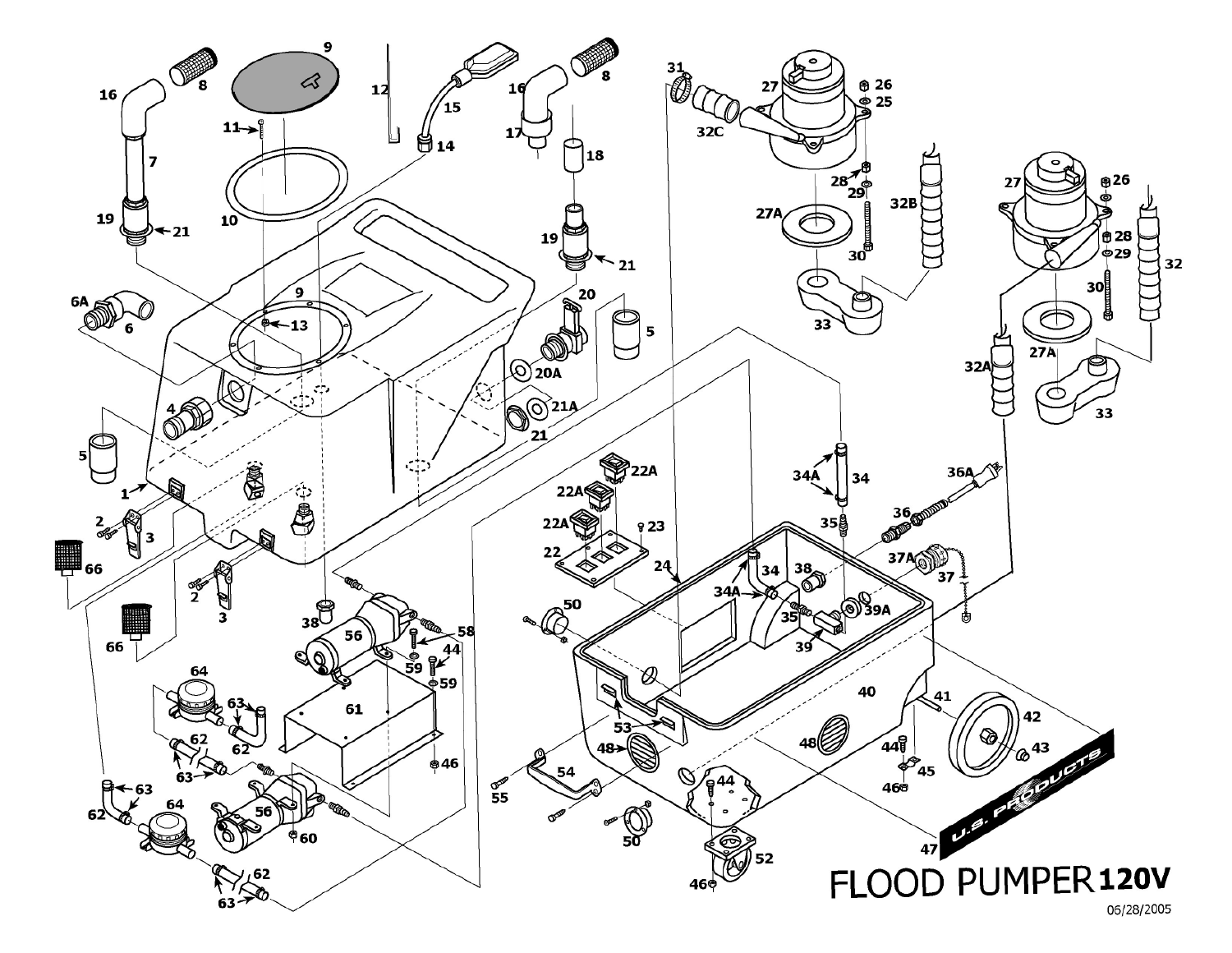## FLOOD PUMPER 120V PART LIST

| <u>ITEM</u> |               | <b>PART # DESCRIPTION</b>              | <u>ITEM</u>   |       | <b>PART # DESCRIPTION</b>                              |
|-------------|---------------|----------------------------------------|---------------|-------|--------------------------------------------------------|
| #1          | FP389         | Recovery Tank, Complete                | #41           | 910   | Axle, 18-13/16"                                        |
| #2          | 382C          | Screw, Stainless Steel, 8-32" X 7/8"   | #42           | 2003  | Wheel, 8"                                              |
| #3          | 908           | Latch                                  | #43           | 27A   | Axle Cap, Black                                        |
| #4          | 2077          | Hose Barb, Vacuum Inlet                | #44           | 5     | Bolt, 1/4-20 X 3/4"                                    |
| #5          | 2073          | Elbow, PVC, 2"                         | #45           | 180   | Bracket, Axle                                          |
| #6          | 2075          | Adaptor, PVC, 1-1/2"                   | #46           | 8     | Lock Nut, 1/4-20                                       |
| #7          | 935           | Pipe, PVC                              | #47           | 2071  | Label, USP                                             |
| #8          | 929           | Filter, Vacuum Inlet                   | #48           | 928   | Louver, 3"                                             |
| #9          | 2070B         | Lid, with Ring** (see Misc.)           | #50           | FP220 | Flange, Exhaust, Complete                              |
| #10         | 1129          | Gasket, for Lid** (see Misc.)          | #52           | 2002  | Castor, Swivel, 3"                                     |
| #11         | 382           | Screw, 10/32 x 7/8", S/S               | #53           | 909A  | Latch Strike for Latch, S/S                            |
| #12         | 2082          | Bracket, Float                         | #54           | 2010  | Handle, Chrome                                         |
| #13         | 17            | Lock Nut, Nylon, 10-32, S/S            | #55           | 193   | Screw, 1/4-20 X 3/4"                                   |
| #14         | 230           | Retainer, Cord, Water Tight            | #56           | 2067  | Pump, Diaphram, Sump, Complete                         |
| #15         | 2068          | <b>Float Switch</b>                    | #58           | 204   | Screw, S/S, 12-24 X 1-1/4"                             |
| #16         | 900           | Elbow, PVC, 90 Degrees                 | #59           | 14    | Washer, 3/16", Flat                                    |
| #17         | 935           | Pipe, PVC, 1-1/2 ID                    | #60           | 204A  | Lock Nut, 12-24, S/S                                   |
| #18         | 2081          | <b>Check Valve</b>                     | #61           | 2076  | Bracket, Mounting, Pump                                |
| #19         | 900A          | Reducer, PVC                           | #62           | 2079  | Hose, 3/4", Polywire, 7"                               |
| #20         | 903           | Drain Gate* (see Misc.)                | #63           | 380   | Hose Clamp                                             |
| #20A        | 187           | O-Ring, Small                          | #64           | 2074  | Filter, Pump, Inline, S/S                              |
| #21         | 185           | Nut, Cast Aluminum                     | #66           | 2069  | Filter, Pump, 60 Mesh, in Tank                         |
| #21A        | 190           | O-Ring, Large                          |               |       |                                                        |
| #22         | 2006          | Switch Plate                           |               |       | Micellaneous Parts / Assessories                       |
| #22A        | FP311         | Switch, Pump, Vacuum, w/Cover          |               |       |                                                        |
| #23         | 28            | Screw, #4 x 3/8"                       |               |       |                                                        |
| #24         | <b>FP228A</b> | Gasket, Base                           | *FP231A       |       | Drain Gate Assembly, Complete<br>with O-Rings and Nut. |
| #25         | 14            | Washer, 3/16"                          | $**2070$      |       | Lid with Ring (Machines made                           |
| #26         | 8             | Lock Nut, 1/4-20                       |               |       | before $8-03$ )                                        |
| #27         | FP324         | Vacuum Motor Complete w/Connectors     | $**2070A$     |       | Gasket, for Lid (Machines made                         |
| #27A        | 2013          | Gasket, Vacuum Motor                   |               |       | before $8-03$ )                                        |
| #28         | 136           | Nut, 1/4-20                            | #919C         |       | Vacuum Hose, 2" X 25'                                  |
| #29         | 137           | Washer, Lock, 1/4"                     | #956A<br>#717 |       | Hose, Dump 3/4" X 50'<br>Hose Cuff Reducer             |
| #30         | 135           | Bolt, 1/4-20 x 3-1/2"                  | #971          |       | Bag, Mesh, White                                       |
| #31         | 156           | Hose Clamp, Size 28                    | #2088         |       | Pre-Filter, Inlet                                      |
| #32         | 1302          | Hose, Vacuum, 2" x 13"                 |               |       |                                                        |
| #32A        | 430           | Hose, Vacuum, 2" x 9"                  |               |       |                                                        |
| #32B        | 1301          | Hose, Vacuum, 2" x 18"                 |               |       |                                                        |
| #32C        | 430           | Hose, Exhaust, 2" x 2"                 |               |       |                                                        |
| #33         | MA-6          | Manifold, Black                        |               |       |                                                        |
| #34         | 2079          | Hose, 3/4", Polywire, 11"              |               |       |                                                        |
| #34A        | 380           | Hose Clamp                             |               |       |                                                        |
| #35         | 378           | Hose Barb, 3/4" x 1/2 m.p.t., Brass    |               |       |                                                        |
| #36         | 184           | <b>Cord Retainer</b>                   |               |       |                                                        |
| #36A        | 495A          | Power Cord, Yellow, 25'                |               |       |                                                        |
| #37         | 237           | Cap, with Chain and Hose Connection    |               |       |                                                        |
| #37A        | 239           | Adapter, 3/4" Hose x 3/8 m.p.t., Brass |               |       |                                                        |
| #38         | 937           | Reducer, PVC                           |               |       |                                                        |
| #39         | 152           | "T", brass                             |               |       |                                                        |
| #39A        | 152A          | Washer, Flat, S/S, 7/8"                |               |       | 06/27/2005                                             |

#40 BS-6 Base, Black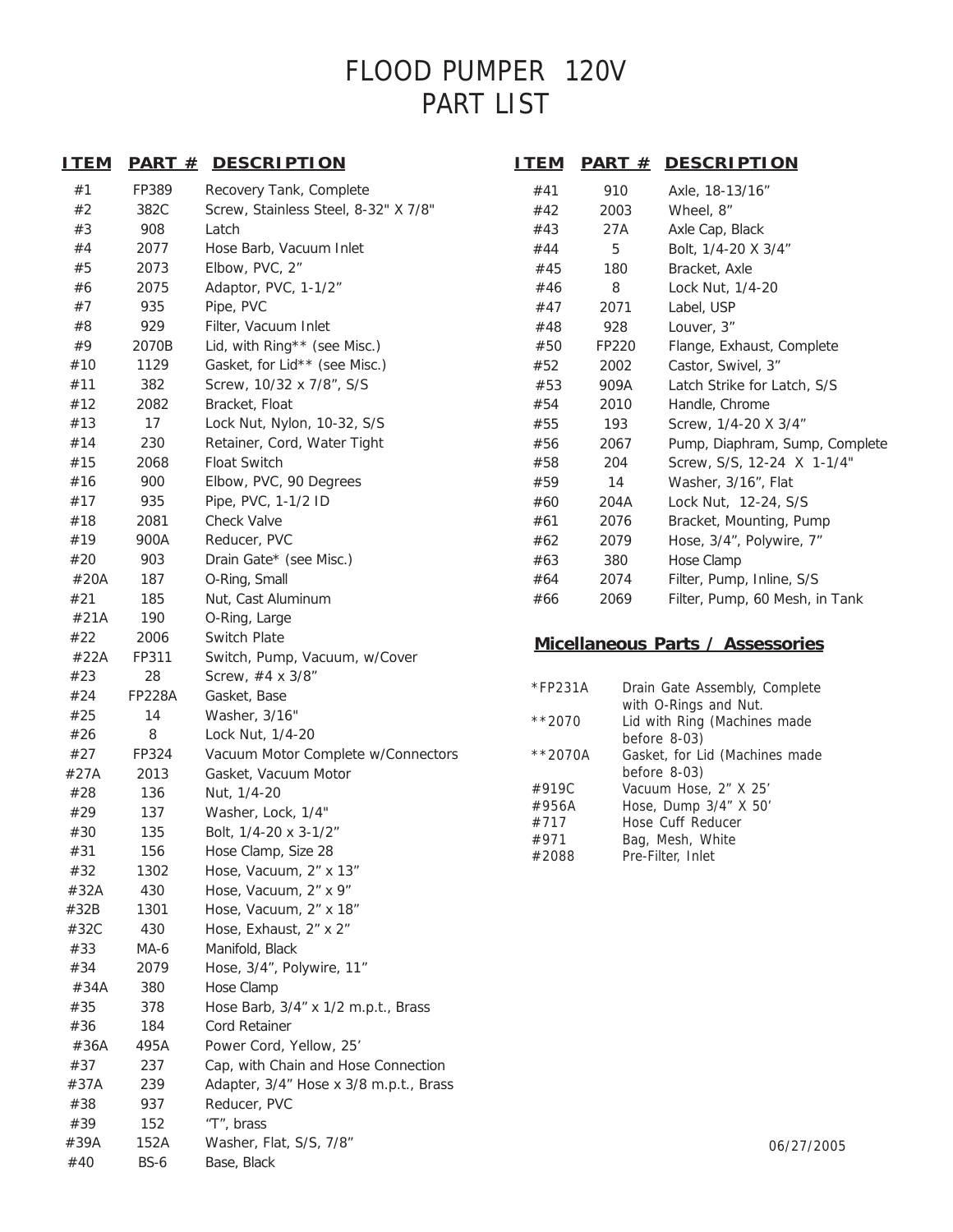### **SPECIFICATIONS:**

| <b>POWER CORD:</b>          | One, 25 ft, 12 gauge, 3-wire with hospital grade plug |
|-----------------------------|-------------------------------------------------------|
| <b>POWER CONSUMPTION:</b>   | 13 amps, total                                        |
| <b>RECOVERY CAPACITY:</b>   | 12 gallon                                             |
| <b>VACUUM INTAKE HOSE:</b>  | 2' X 25'                                              |
| <b>VACUUM MOTOR(s):</b>     | Two 2-stage vacuum motors                             |
| <b>WATER LIFT:</b>          | 90 inches                                             |
| CFM:                        | 200                                                   |
| <b>OVERFLOW PROTECTION:</b> | Electronic Float / Auto ON/OFF                        |
| <b>DISCHARGE PUMPS:</b>     | Two diaphram pumps                                    |
| <b>DISCHARGE HOSE:</b>      | One 3/4" X 50'                                        |
| <b>DISCHARGE RATE:</b>      | <b>10.5 GPM</b>                                       |
| <b>FILTER SYSTEM:</b>       | One mesh strainer at the water inlet to the recovery  |
|                             | tank                                                  |
|                             | Two 50 mesh S/S filters in recovery tank              |
|                             | Two 50 mesh S/S screens in-line                       |
| <b>WEIGHT:</b>              | <b>77 LBs</b>                                         |